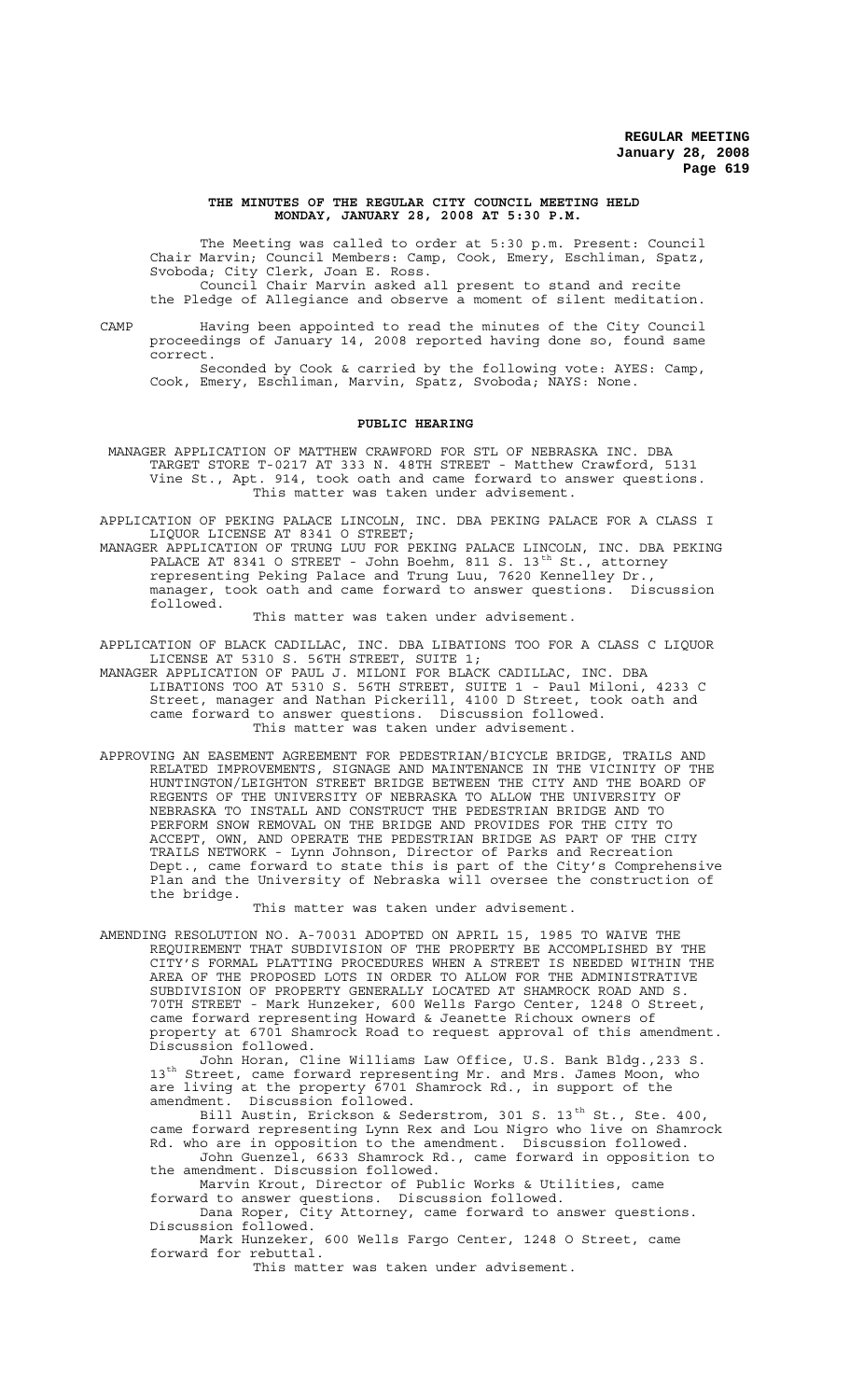**TOOK BREAK 7:08 P.M. RECONVENED 7:22 P.M.**

**\*\* END OF PUBLIC HEARING \*\***

# **COUNCIL ACTION**

### **LIQUOR RESOLUTIONS**

MANAGER APPLICATION OF MATTHEW CRAWFORD FOR STL OF NEBRASKA INC. DBA TARGET STORE T-0217 AT 333 N. 48TH STREET - CLERK read the following resolution, introduced by Jon Camp, who moved its adoption for

approval:<br>A-84693 WHE WHEREAS, STL of Nebraska, Inc. dba Target Store T-0217 located at 333 N. 48th Street, Lincoln, Nebraska has been approved for a Retail Class "D" liquor license, and now requests that Matthew Crawford be named manager;

WHEREAS, Matthew Crawford appears to be a fit and proper person to manage said business.

NOW, THEREFORE, BE IT RESOLVED by the City Council of the City of Lincoln, Nebraska:

That after hearing duly had as required by law, consideration of the facts of this application, the Nebraska Liquor Control Act, and the pertinent City ordinances, the City Council recommends that Matthew Crawford be approved as manager of this business for said licensee. The City Clerk is directed to transmit a copy of this resolution to the Nebraska Liquor Control Commission.

Introduced by Jon Camp Seconded by Svoboda & carried by the following vote: AYES: Camp, Cook, Emery, Eschliman, Marvin, Spatz, Svoboda; NAYS: None.

APPLICATION OF PEKING PALACE LINCOLN, INC. DBA PEKING PALACE FOR A CLASS I LIQUOR LICENSE AT 8341 O STREET - PRIOR to reading:

CAMP Moved to delay one week for action only to 2/4/08. Seconded by Eschliman & carried by the following vote: AYES: Camp, Cook, Emery, Eschliman, Marvin, Spatz, Svoboda; NAYS: None.

MANAGE APPLICATION OF TRUNG LUU FOR PEKING PALACE LINCOLN, INC. DBA PEKING PALACE AT 8341 O STREET - PRIOR to reading:

CAMP Moved to delay one week for action only to 2/4/08. Seconded by Eschliman & carried by the following vote: AYES: Camp, Cook, Emery, Eschliman, Marvin, Spatz, Svoboda; NAYS: None.

APPLICATION OF BLACK CADILLAC, INC. DBA LIBATIONS TOO FOR A CLASS C LIQUOR LICENSE AT 5310 S. 56TH STREET, SUITE 1 - PRIOR to reading: CAMP Moved to delay one week for action only to 2/4/08. Seconded by Eschliman & carried by the following vote: AYES: Camp, Cook, Emery, Eschliman, Marvin, Spatz, Svoboda; NAYS: None.

MANAGER APPLICATION OF PAUL J. MILONI FOR BLACK CADILLAC, INC. DBA LIBATIONS TOO AT 5310 S. 56TH STREET, SUITE 1 - PRIOR to reading: CAMP Moved to delay one week for action only to 2/4/08. Seconded by Eschliman & carried by the following vote: AYES: Camp, Cook, Emery, Eschliman, Marvin, Spatz, Svoboda; NAYS: None.

# **ORDINANCES - 2ND READING & RELATED RESOLUTIONS (as required) - NONE**

### **PUBLIC HEARING RESOLUTIONS**

APPROVING AN EASEMENT AGREEMENT FOR PEDESTRIAN/BICYCLE BRIDGE, TRAILS AND RELATED IMPROVEMENTS, SIGNAGE AND MAINTENANCE IN THE VICINITY OF THE HUNTINGTON/LEIGHTON STREET BRIDGE BETWEEN THE CITY AND THE BOARD OF REGENTS OF THE UNIVERSITY OF NEBRASKA TO ALLOW THE UNIVERSITY OF NEBRASKA TO INSTALL AND CONSTRUCT THE PEDESTRIAN BRIDGE AND TO PERFORM SNOW REMOVAL ON THE BRIDGE AND PROVIDES FOR THE CITY TO ACCEPT, OWN, AND OPERATE THE PEDESTRIAN BRIDGE AS PART OF THE CITY TRAILS NETWORK - CLERK read the following resolution, introduced by Jon Camp, who moved its adoption:

A-84694 BE IT RESOLVED by the City Council of the City of Lincoln, Nebraska:

That the Easement Agreement for Pedestrian/Bicycle Bridge, Trails and Related Improvements, Signage and Maintenance in the Vicinity of the Huntington/ Leighton Street Bridge, Lincoln, Nebraska, between the City of Lincoln and Board of Regents of the University of Nebraska, which is attached hereto and marked as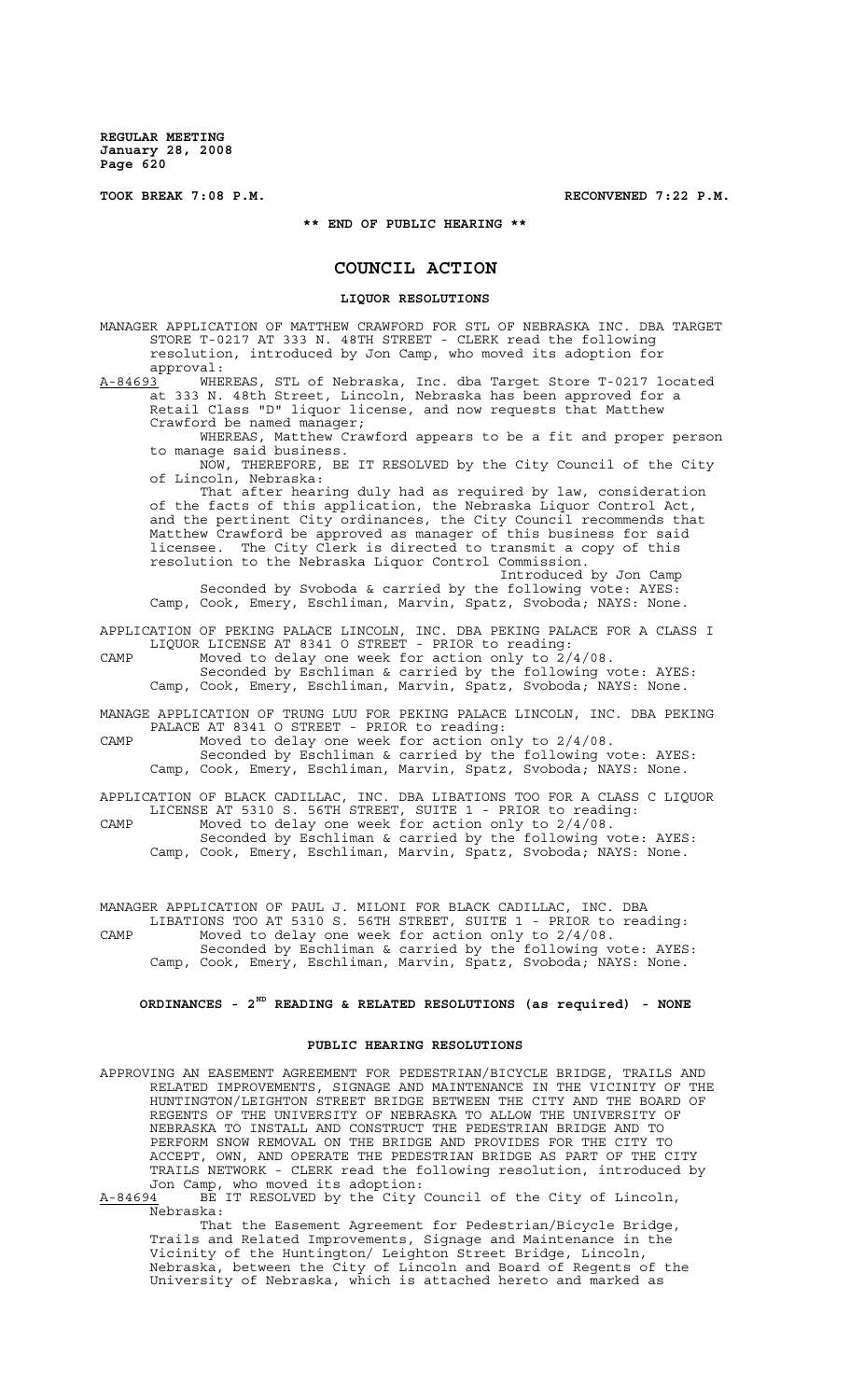Attachment "A", is hereby approved and the Mayor is authorized to execute the same on behalf of the City of Lincoln. The Easement Agreement provides for the University of Nebraska to install and construct the pedestrian bridge and to perform snow removal on the bridge, and provides for the City to accept, own and operate the pedestrian bridge (except for snow removal) as part of the City Trails Network.

Introduced by Jon Camp Seconded by Svoboda & carried by the following vote: AYES: Camp, Cook, Emery, Eschliman, Marvin, Spatz, Svoboda; NAYS: None.

ASSIGNING THE 6.15 ACRE SUBSTATION SITE GENERALLY LOCATED AT W. FLETCHER AND N.W. 48TH STREET TO LES AND DESIGNATING THE SAME AS THE SITE OF AN LES SUBSTATION AND APPROVING THE ACCESS AND UTILITY EASEMENT FOR ELECTRIC LINES AND/OR UNDERGROUND ELECTRIC FACILITIES EXECUTED BY THE AIRPORT AUTHORITY IN FAVOR OF LES ON DECEMBER 28, 2007 - CLERK read the following resolution, introduced by Jon Camp, who moved its adoption:<br><u>A-84695</u> WHEREAS,

A-84695 WHEREAS, on December 17, 2007, Mayor Beutler executed Executive Order No. 080457 approving a Memorandum of Understanding which was executed on the same date between the Airport Authority of the City of Lincoln, Nebraska, a body politic and corporate, Lincoln Electric System, and the City of Lincoln, Nebraska, a municipal corporation, the effect of which is to convey a 6.15 acre site owned by the City of Lincoln and under control of the Airport Authority to LES for a substation site; and

WHEREAS, on December 28, 2007, the Airport Authority adopted Resolution No. 493 authorizing the surrender and transfer of said tract of land for use of an electrical substation by LES and did, on the same date, execute and convey an Access and Utility Easement for Electric Lines and/or Underground Electric Facilities to LES; and

WHEREAS, pursuant to paragraph 3 of the Memorandum of Understanding, the City has agreed that the City Council shall by resolution formally assign the 6.15 acre substation site to LES and designate the same as the site of an LES substation and shall approve the Easement.

NOW, THEREFORE, BE IT RESOLVED by the City Council of the City of Lincoln, Nebraska:

That Resolution No. A-70031, adopted by the City Council on April 15, 1985, be amended as follows:

That a 6.15 acres substation site to be located on a portion of property described as Lot 15 I.T., in the Northwest Quarter of Section 6, Township 10 North, Range 6 East of the 6th P.M., and the South Half of the Northwest Quarter of Section 6, Township 10 North, Range 6 East of the 6th P.M., Lancaster County, Nebraska, and more particularly described as follows:

Referring to the southwest corner of the Northwest Quarter of said Section 6; thence in a northerly direction, along the west line of the South Half of the Northwest Quarter of said Section 6, on an assumed bearing of north 00 degrees 22 minutes 58 seconds east, for a distance of 585.00 feet to the point of beginning; thence continuing on the last described course, on said bearing of north 00 degrees 22 minutes 58 seconds east, for a distance of 470.00 feet; thence south 89 degrees 37 minutes 02 seconds east, for a distance of 570.00 feet; thence south 00 degrees 22 minutes 58 seconds west, for a distance of 470.00 feet; thence north 89 degrees 37 minutes 02 seconds west, for a distance of 570.00 feet to the point of beginning, together with and subject to covenants, easements, and restrictions of record; said property contains 267.900 square feet (6.15 acres) more or less; is hereby formally assigned to Lincoln Electric System and the same

is hereby designated as the site of an LES substation. That the Access and Utility Easement for Electric Lines and/or

Underground Electric Facilities executed by the Airport Authority in favor of Lincoln Electric System on December 28, 2007, is hereby approved and confirmed in favor of Lincoln Electric System. Introduced by Jon Camp

Seconded by Svoboda & carried by the following vote: AYES: Camp, Cook, Emery, Eschliman, Marvin, Spatz, Svoboda; NAYS: None.

AMENDING RESOLUTION NO. A-70031 ADOPTED ON APRIL 15, 1985 TO WAIVE THE REQUIREMENT THAT SUBDIVISION OF THE PROPERTY BE ACCOMPLISHED BY THE CITY'S FORMAL PLATTING PROCEDURES WHEN A STREET IS NEEDED WITHIN THE AREA OF THE PROPOSED LOTS IN ORDER TO ALLOW FOR THE ADMINISTRATIVE SUBDIVISION OF PROPERTY GENERALLY LOCATED AT SHAMROCK ROAD AND S.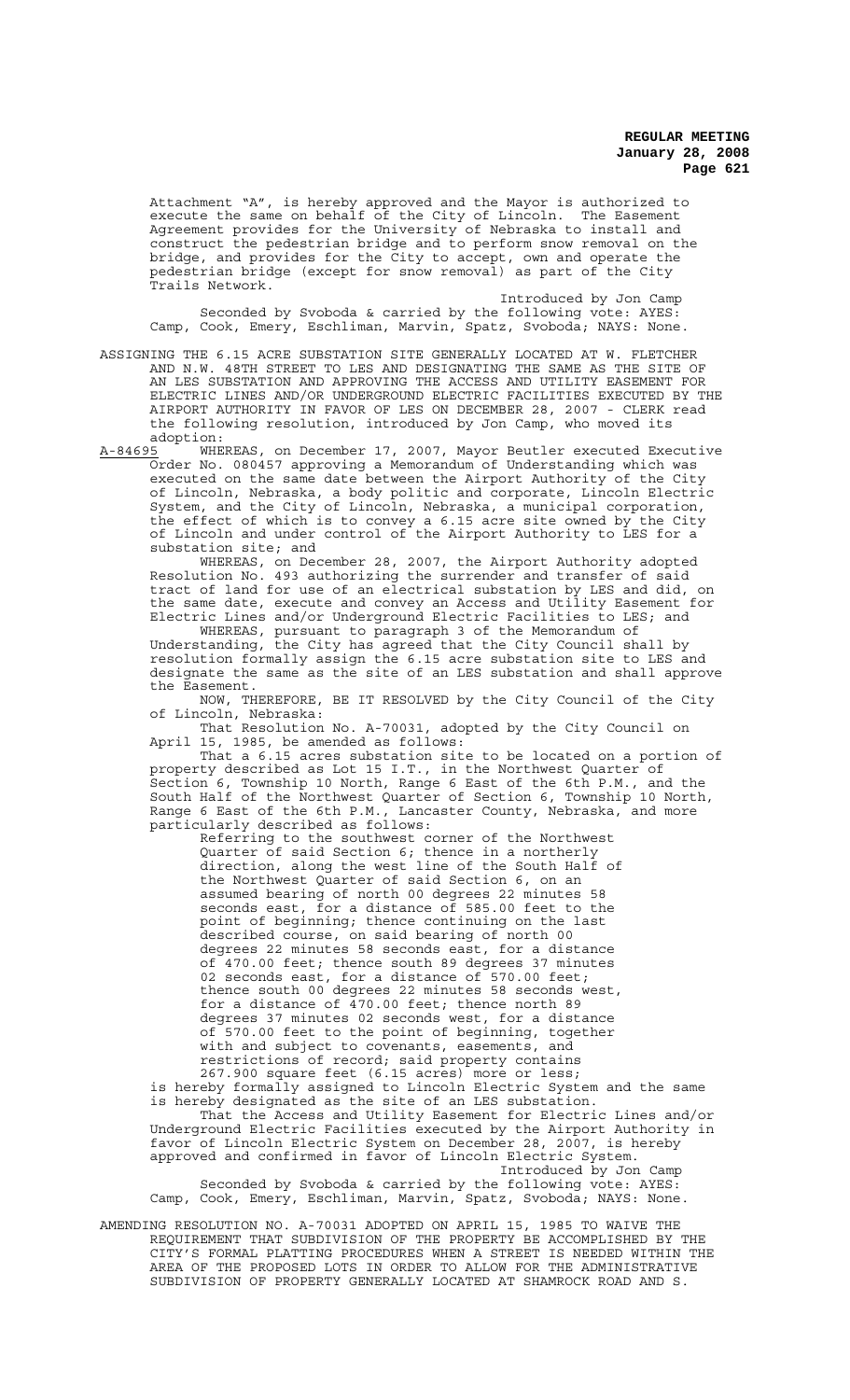70TH STREET - PRIOR to reading: CAMP Moved to amend Bill No. 08R-22 on page 2, line 11 by deleting the number "36" and insert the number 35.<br>Seconded by Svoboda & carried by the following vote: AYES: Camp, Cook, Emery, Eschliman, Marvin, Spatz, Svoboda; NAYS: None. SVOBODA Moved to delay Bill No. 08R-22 for one week to 2/4/08. Seconded by Eschliman & **LOST** by the following vote: AYES: Camp,

Spatz, Svoboda; NAYS: Cook, Emery, Eschliman, Marvin. CLERK Read the resolution, introduced by Jon Camp, who moved its adoption as amended.

Seconded by Svoboda & **LOST** by the following vote: AYES: Eschliman, Svoboda; NAYS: Camp, Cook, Emery, Marvin, Spatz. The resolution, having **LOST**, was assigned the File **#38-4561** & was placed on file in the Office of the City Clerk.

### **PETITIONS & COMMUNICATIONS**

INFORMAL PETITION TO EXTEND CITY SEWER LINE TO HIS PROPERTY AT 430 S. 37 $^{TH}$ STREET SUBMITTED BY DAVE BRIDGER - CLERK presented said petition which was referred to the Public Works & Utilities Department.

SETTING THE HEARING DATE OF FEBRUARY 11, 2008 FOR APPLICATION OF G2B LLC DBA IGUANAS PUB/VODA LOUNGE FOR A CLASS I LIQUOR LICENSE LOCATED AT 1426 O STREET - CLERK read the following resolution, introduced by Jon Camp, who moved its adoption:

A-84696 BE IT RESOLVED by the City Council, of the City of Lincoln, that a hearing date is hereby set for Mon., February 11, 2008 at 1:30 p.m. or as soon thereafter as possible in the City Council Chambers, .<br>County-City Building, 555 S. 10<sup>th</sup> Street, Lincoln, NE, for Application of G2B, LLC dba Iguana Pub/VOda Lounge for a Class I liquor license located at 1426 O Street.

If the Police Dept. is unable to complete the investigation by said time, a new hearing date will be set.

Introduced by Jonathan Cook Seconded by Svoboda & carried by the following vote: AYES: Camp, Cook, Emery, Eschliman, Marvin, Spatz, Svoboda; NAYS: None.

#### **MISCELLANEOUS BUSINESS - NONE**

### **REPORTS OF CITY OFFICERS**

CLERK'S LETTER AND MAYOR'S APPROVAL OF ORDINANCES & RESOLUTIONS PASSED BY COUNCIL ON JANUARY 7, 2008 - CLERK presented said report which was placed on file in the Office of the City Clerk.

CLERK'S LETTER AND MAYOR'S APPROVAL OF ORDINANCES & RESOLUTIONS PASSED BY COUNCIL ON JANUARY 14, 2008 - CLERK presented said report which was placed on file in the Office of the City Clerk.

REQUEST OF PUBLIC WORKS TO SET THE PUBLIC HEARING DATE OF MONDAY, FEBRUARY 25, 2008, AT 5:30 P.M. ON THE FOLLOWING: 08-8 Providing authority to construct new sidewalks at various locations within the City of Lincoln and

assessing the cost thereof against the benefitted property.

08R-30 Ordering the design and construction of pavement for Q Street,  $35^{th}$  to  $36^{th}$  Streets and assessing the cost thereof against the benefitted properties. City Clerk requested approval of the hearing date of Monday, February 25,

2008 at 5:30 p.m. CAMP So moved. Seconded by Svoboda & carried by the following vote: AYES: Camp, Cook, Emery, Eschliman, Marvin, Spatz, Svoboda; NAYS: None.

APPOINTING OLGA KANNE TO THE MULTICULTURAL ADVISORY COMMITTEE FOR A THREE-YEAR TERM EXPIRING SEPTEMBER 18, 2010 - CLERK read the following resolution, introduced by Jon Camp, who moved its adoption:

A-84697 BE IT RESOLVED by the City Council of the City of Lincoln, Nebraska:

That the appointment of Olga Kanne to the Multicultural Advisory Committee for a three-year term expiring September 18, 2010 is hereby approved.

Introduced by Jon Camp Seconded by Svoboda & carried by the following vote: AYES: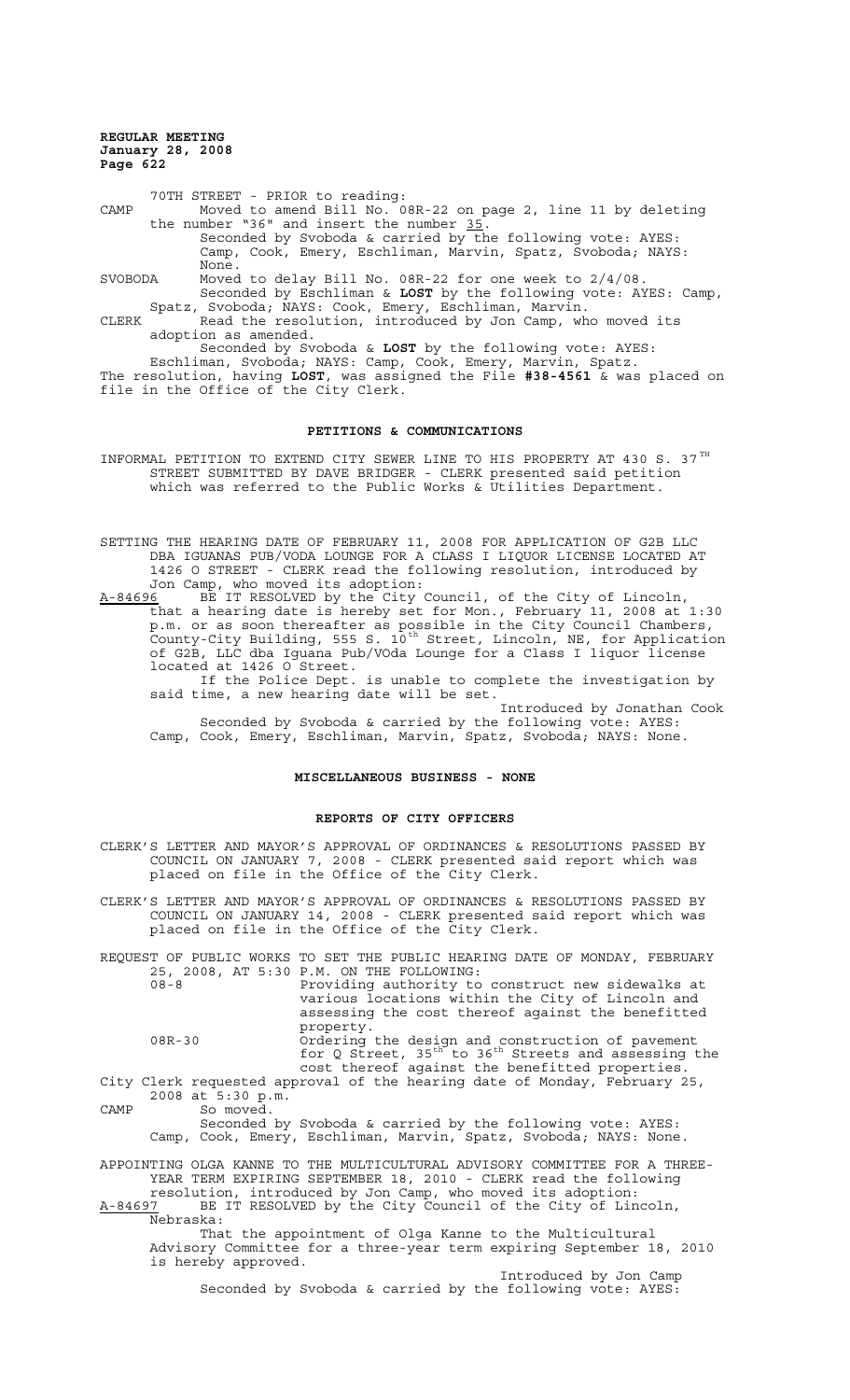Camp, Cook, Emery, Eschliman, Marvin, Spatz, Svoboda; NAYS: None.

APPOINTING DENNIS MEYER AND BRIAN PILLARD TO THE GOVERNMENT ACCESS AND INFORMATION COMMITTEE FOR TERMS TO CONTINUE UNTIL THEIR SUCCESSORS ARE APPOINTED AND QUALIFIED - CLERK read the following resolution, introduced by Jon Camp, who moved its adoption:

A-84698 BE IT RESOLVED by the City Council of the City of Lincoln, Nebraska:

That the appointment of Dennis Meyer and Brian Pillard to the Government Access and Information Committee for terms to continue until their successors are appointed and qualified is hereby approved.

Introduced by Jon Camp Seconded by Svoboda & carried by the following vote: AYES: Camp, Cook, Emery, Eschliman, Marvin, Spatz, Svoboda; NAYS: None.

REAPPOINTING LARRY ANDERSON TO THE GOVERNMENT ACCESS AND INFORMATION COMMITTEE FOR A TWO-YEAR TERM EXPIRING JANUARY 1, 2010 - CLERK read the following resolution, introduced by Jon Camp, who moved its

adoption:<br><u>A-84699</u> BE BE IT RESOLVED by the City Council of the City of Lincoln, Nebraska:

That the reappointment of Larry Anderson to the Government Access and Information Committee for a two-year term expiring January 1, 2010 is hereby approved.

Introduced by Jon Camp Seconded by Svoboda & carried by the following vote: AYES: Camp, Cook, Emery, Eschliman, Marvin, Spatz, Svoboda; NAYS: None.

REAPPOINTING DAN NOLTE, MAURA KELLY TOLZIN, MICHELLE ZUHLKE, AND DIANE GONZOLAS TO THE GOVERNMENT ACCESS AND INFORMATION COMMITTEE FOR TERMS TO CONTINUE UNTIL THEIR SUCCESSORS ARE APPOINTED AND QUALIFIED - CLERK read the following resolution, introduced by Jon Camp, who moved its adoption:<br>A-84700 BE IT RESOLVE

BE IT RESOLVED by the City Council of the City of Lincoln, Nebraska:

That the reappointment of Dan Nolte, Maura Kelly Tolzin, Michelle Zuhlke, and Diane Gonzolas to the Government Access and Michelle Zuhlke, and Diane Gonzolas to the Government Access and<br>Information Committee for terms to continue until their successors are appointed and qualified is hereby approved.

Introduced by Jon Camp Seconded by Svoboda & carried by the following vote: AYES: Camp, Cook, Emery, Eschliman, Marvin, Spatz, Svoboda; NAYS: None.

APPOINTING BRENT HOFFMAN TO THE GOVERNMENT ACCESS AND INFORMATION COMMITTEE FOR A TWO-YEAR TERM EXPIRING JANUARY 1, 2010 - CLERK read the

following resolution, introduced by Jon Camp, who moved its adoption: A-84701 BE IT RESOLVED by the City Council of the City of Lincoln, Nebraska:

That the appointment of Brent Hoffman to the Government Access and Information Committee for a two-year term expiring January 1, 2010 is hereby approved.

Introduced by Jon Camp Seconded by Svoboda & carried by the following vote: AYES: Camp, Cook, Emery, Eschliman, Marvin, Spatz, Svoboda; NAYS: None.

APPOINTING ARTHEL (GENE) CRUMP AND HAZELL RODRIGUEZ TO THE LINCOLN COMMISSION ON HUMAN RIGHTS FOR THREE-YEAR TERMS EXPIRING DECEMBER 31, 2010 - CLERK read the following resolution, introduced by Jon Camp, who moved its adoption:<br>A-84702 BE IT RESOLVED by

BE IT RESOLVED by the City Council of the City of Lincoln Nebraska:

That the appointment of Arthel (Gene) Crump and Hazel Rodriquez to the Lincoln Commission on Human Rights for three-year terms expiring December 31, 2010 is hereby approved.

Introduced by Jon Camp Seconded by Svoboda & carried by the following vote: AYES: Camp, Cook, Emery, Eschliman, Marvin, Spatz, Svoboda; NAYS: None.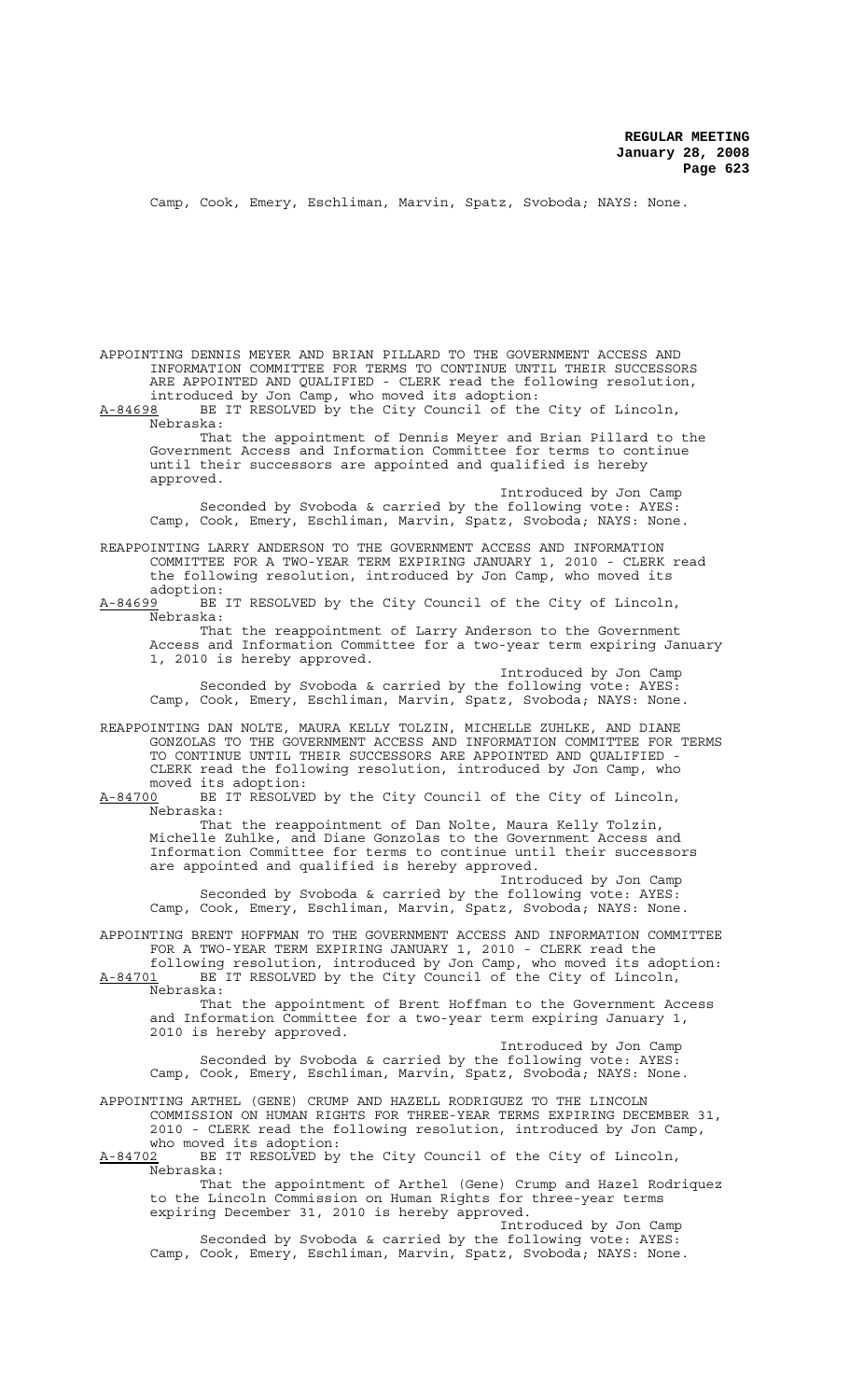# **ORDINANCE - 1ST READING & RELATED RESOLUTIONS (AS REQUIRED)**

- AMENDING CHAPTER 4.08 OF THE LINCOLN MUNICIPAL CODE RELATING TO THE CITIZEN POLICE ADVISORY BOARD BY AMENDING SECTION 4.08.010 RELATING TO THE POWERS AND DUTIES OF THE BOARD TO PROVIDE THAT THE BOARD SHALL HAVE NO JURISDICTION TO HEAR COMPLAINTS OR CONDUCT AN INVESTIGATION WHILE A CRIMINAL OR CIVIL ACTION RELATING TO THE COMPLAINT IS PENDING AGAINST EITHER THE COMPLAINANT OR THE OFFICER OR OFFICERS INVOLVED; AMENDING SECTION 4.08.020 RELATING TO THE JURISDICTION OF THE BOARD TO PROVIDE THE BOARD SHALL LOSE JURISDICTION OVER A COMPLAINT IF THE COMPLAINANT FILES A CIVIL ACTION RELATING TO THE SAME FACTS AS THE COMPLAINANT I LEE IN CITIB INCREASE IN ELECTION 4.08.030 RELATING TO COMPLAINT BEFORE THEM; AMENDING SECTION 4.08.030 RELATING TO COMPLAINTS MADE TO THE CITIZEN POLICE ADVISORY BOARD TO PROVIDE THAT THE CHAIRPERSON MAY DISMISS CERTAIN TYPES OF COMPLAINTS, SUBJECT TO REVIEW BY THE BOARD AS A WHOLE - CLERK read an ordinance, introduced by Jonathan Cook, amending Chapter 4.08 of the Lincoln Municipal Code relating to the Citizen Police Advisory Board by amending Section 4.080.010 relating to the powers and duties of the Board to provide that the Board shall have no jurisdiction to hear complaints or conduct an investigation while a criminal or civil action relating to the complaint is pending against either the complainant or the officer or officers involved; amending Section 4.08.020 relating to the jurisdiction of the Board to provide the Board shall lose jurisdiction over a complaint if the complainant files a civil action relating to the same facts as the complaint before them; amending Section 3.08.030 relating to complaints made to the Citizen Police Advisory Board to provide that the chairperson may dismiss certain types of complaints, subject to review by the Board as a whole; and repealing Sections 4.08.010, 4.08.020, and 4.08.030 of the Lincoln Municipal Code as hitherto existing, the first time.
- APPROVING THE DEVELOPMENT AND CONDITIONAL ZONING AGREEMENT BETWEEN THE CITY AND HOOG GEBOUW EAST LLC RELATING TO THE DEVELOPMENT OF PROPERTY GENERALLY LOCATED AT N. 84TH AND HOLDREGE STREETS. (RELATED ITEMS: 08R-24, 08-7, 08R-25)
- CHANGE OF ZONE 07059 APPLICATION OF HOLDREGE INVESTORS LLC AND MORNING GLORY ESTATES ASSOCIATION, INC. FOR A CHANGE OF ZONE FROM O-3 OFFICE PARK DISTRICT TO B-2 PLANNED NEIGHBORHOOD BUSINESS DISTRICT, AND FROM B-2 PLANNED NEIGHBORHOOD BUSINESS DISTRICT TO O-3 OFFICE PARK DISTRICT ON PROPERTY GENERALLY LOCATED AT N. 84TH STREET AND HOLDREGE STREET. (RELATED ITEMS: 08R-24, 08-7, 08R-25) - CLERK read an ordinance, introduced by Jonathan Cook, amending the Lincoln Zoning District Maps attached to and made a part of Title 27 of the Lincoln Municipal Code, as provided by Section 27.05.020 of the Lincoln Municipal Code, by changing the boundaries of the districts established and shown thereon, the first time.
- USE PERMIT NO. 128B APPLICATION OF HOLDREGE INVESTORS LLC AND MORNING GLORY ESTATES ASSOCIATION, INC. TO AMEND THE EXISTING USE PERMIT TO CHANGE APPROVED OFFICE USE TO HOTEL, RESTAURANT AND RETAIL USES, AND TO INCREASE THE MAXIMUM HEIGHT IN THE B-2 DISTRICT FROM 40' TO 45' ON PROPERTY GENERALLY LOCATED AT N. 84TH STREET AND HOLDREGE STREET. (RELATED ITEMS: 08R-24, 08-7, 08R-25)

# **ORDINANCES - 3RD READING & RELATED RESOLUTIONS (as required)**

APPROVING TWO FIVE-YEAR/3,500 HOUR LEASE/PURCHASE AGREEMENTS BETWEEN THE CITY AND MERCHANTS CAPITOL RESOURCES, INC. TO PROVIDE TWO 2008 CATERPILLAR ARTICULATED FRAME FOUR-WHEEL DRIVE LOADERS FOR USE BY THE PUBLIC WORKS & UTILITIES STREET MAINTENANCE OPERATIONS IN CONSTRUCTION, MAINTENANCE AND SNOW REMOVAL PROJECTS - CLERK read an ordinance, introduced by Ken Svoboda, accepting and approving two five-year lease agreements with option to purchase between the City of Lincoln, Nebraska and Merchants Capitol Resources, Inc. for two 2008 Caterpillar 938HX Articulated Frame Four Wheel Drive Wheel Loaders per Specification #07-345 for use by the Department of Public Works & Utilities, the third time.

SVOBODA Moved to pass the ordinance as read.

Seconded by Camp & carried by the following vote: AYES: Camp, Cook, Emery, Eschliman, Marvin, Spatz, Svoboda; NAYS: None. The ordinance, being numbered **#19039**, is recorded in Ordinance Book #26, Page

AMENDING SECTION 2.76.375 OF THE LINCOLN MUNICIPAL CODE TO CLARIFY THE LANGUAGE REGARDING ELIGIBILITY FOR HOLIDAY PAY - CLERK read an ordinance, introduced by Ken Svoboda, amending Section 2.76.375 of the Lincoln Municipal Code to clarify that an employee must be in a pay status the normal hours scheduled the working day before and the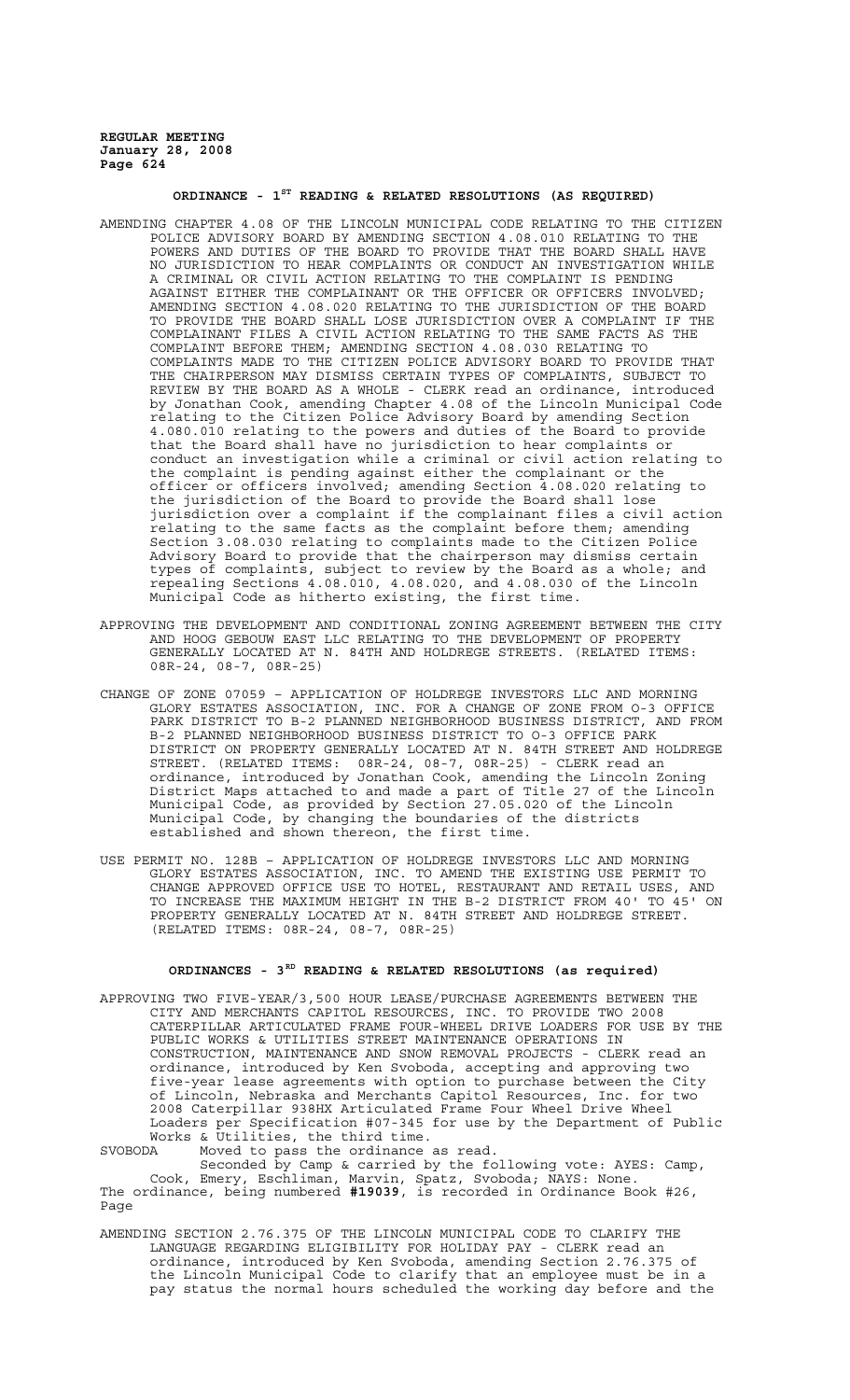normal hours scheduled the working day after the authorized holiday in order to be eligible for holiday pay; and repealing Section 2.76.375 of the Lincoln Municipal Code as hitherto existing, the third time.<br>SVOBODA Moved

Moved to pass the ordinance as read.

Seconded by Camp & carried by the following vote: AYES: Camp, Cook, Emery, Eschliman, Marvin, Spatz, Svoboda; NAYS: None. The ordinance, being numbered **#19040**, is recorded in Ordinance Book #26, Page

AMENDING THE PAY SCHEDULE FOR A CERTAIN EMPLOYEE GROUP BY CREATING THE CLASSIFICATION OF LIBRARIES SYSTEM COORDINATOR - CLERK read an ordinance, introduced by Ken Svoboda, amending Section 1 of Ordinance No. 18967 passed August 6, 2007, relating to the pay schedules of employees whose classifications are assigned to the pay range which is prefixed by the letter "A," by creating the job classification of "Libraries System Coordinator," the third time.

SVOBODA Moved to pass the ordinance as read. Seconded by Camp & carried by the following vote: AYES: Camp, Cook, Emery, Eschliman, Marvin, Spatz, Svoboda; NAYS: None. The ordinance, being numbered **#19041**, is recorded in Ordinance Book #26, Page

AMENDING SECTION 14.20.020 OF THE LINCOLN MUNICIPAL CODE RELATING TO THE PROCEDURE FOR VACATION OF PUBLIC WAYS TO CLARIFY RESPONSIBILITIES AND TO PROVIDE FOR THE EXPIRATION OF APPLICATIONS FOR THE VACATION OF A PUBLIC WAY - CLERK read an ordinance, introduced by Ken Svoboda, amending Section 14.20.020 of the Lincoln Municipal Code relating to the procedure for vacation of public ways to clarify responsibilities and to provide for the expiration of applications for the vacation of a public way; and repealing Section 14.20.020 of the Lincoln Municipal Code as hitherto existing, the third time.

SVOBODA Moved to pass the ordinance as read. Seconded by Camp & carried by the following vote: AYES: Camp, Cook, Emery, Eschliman, Marvin, Spatz, Svoboda; NAYS: None. The ordinance, being numbered **#19042**, is recorded in Ordinance Book #26, Page

COMP. PLAN CONFORMITY 07025 - DECLARING APPROXIMATELY 43,200 SQUARE FEET GENERALLY LOCATED AT N.W. 52ND STREET AND WEST HUNTINGTON AVE. AS SURPLUS PROPERTY AND AUTHORIZING THE SALE THEREOF - PRIOR to reading:

COOK Moved to delay Bill No. 08-5 for two weeks with action only to 2/11/08.

Seconded by Camp & carried by the following vote: AYES: Camp, Cook, Emery, Eschliman, Marvin, Spatz, Svoboda; NAYS: None.

CLERK Read an ordinance, introduced by Ken Svoboda, declaring approximately 43,200 square feet of City-owned property generally located near N.W. 52nd Street and West Huntington Avenue as surplus and authorizing the sale thereof, the third time.

### **REGISTERED TO SPEAK SESSION - NONE**

# **OPEN MICROPHONE SESSION - NONE**

## **MISCELLANEOUS BUSINESS**

# **PENDING -**

APPROVING A TRANSFER OF APPROPRIATIONS AND CASH (WHERE APPROPRIATE) BETWEEN PROJECTS WITHIN SEVERAL FUNDS WITHIN THE PUBLIC WORKS & UTILITIES DEPARTMENT AND TO DESIGNATE STREET PROJECTS FOR HIGHWAY ALLOCATION FUNDS FOR FISCAL YEAR 2006 - 2007. (1/8/07 - PROJECT #902269, PLACED ON PENDING, NO DATE CERTAIN; ALL OTHER PROJECTS APPROVED) - PRIOR to reading:

SVOBODA Moved to remove Bill No. 06-209 from Pending to have  $2^{nd}$  Reading w/Public Hearing on 2/11/08.

Seconded by Emery & carried by the following vote: AYES: Camp, Cook, Emery, Eschliman, Marvin, Spatz, Svoboda; NAYS: None.

CAMP Moved to extend the Pending List to February 4, 2008. Seconded by Eschliman & carried by the following vote: AYES: Camp, Cook, Emery, Eschliman, Marvin, Spatz, Svoboda; NAYS: None.

#### **UPCOMING RESOLUTIONS -**